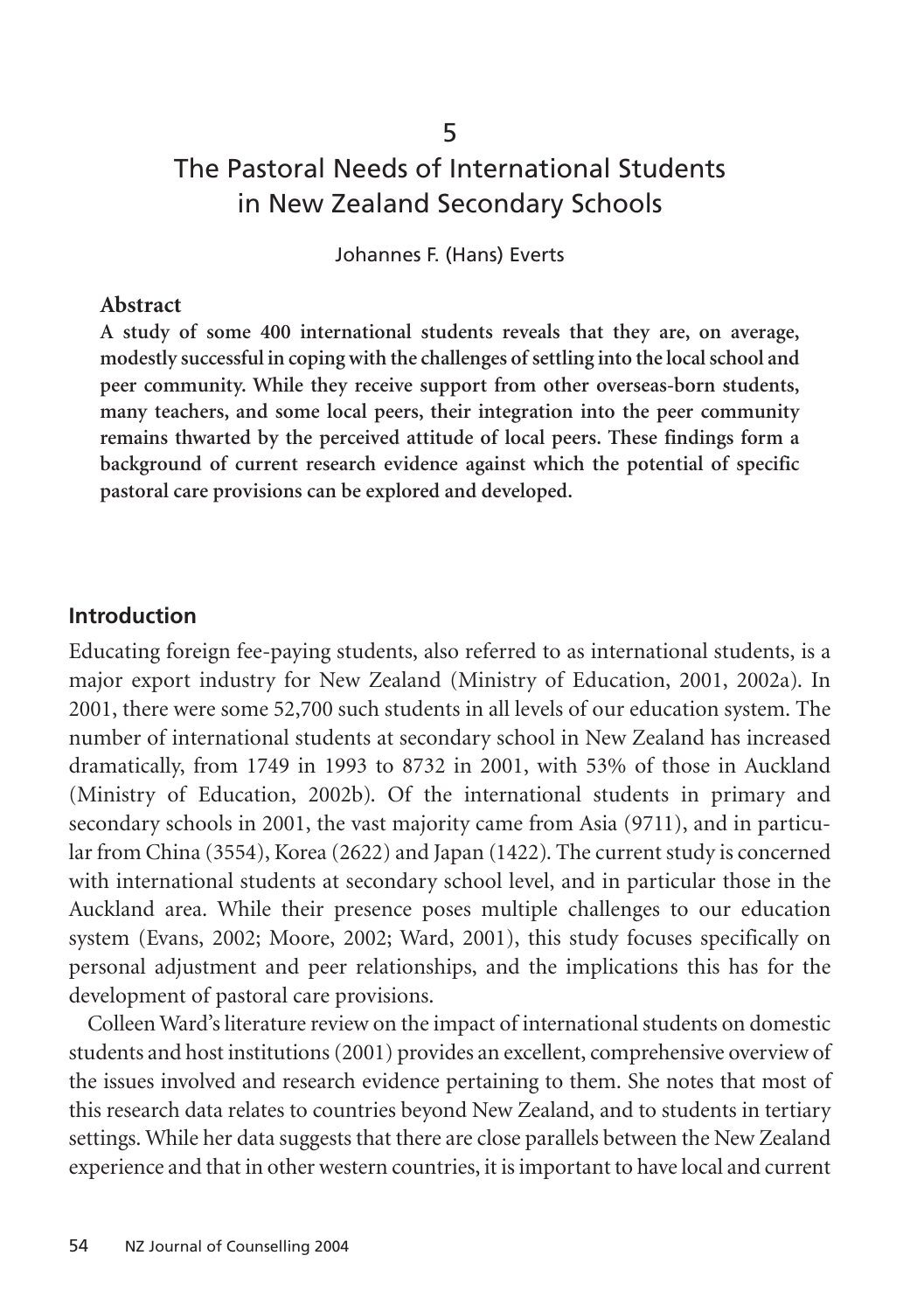data on which to base recommendations and programmes concerning pastoral care in our local schools. One important New Zealand study on secondary schools by Aston (1996) found that international and local students largely failed to integrate at the peer level; 70% of international students had co-nationals as best friends rather than locals (11%). This situation is commonly found in overseas studies as well, and has prompted a strong interest in the development of cross-national interaction (Donn & Schick, 1995; Ward, 2001). As Colleen Ward states, "The literature reveals that (intercultural) contact is associated with a number of positive outcomes: psychologically, socially and academically" (2001, p. 12). The Ministry of Education has made a major contribution to shaping the conditions under which such intercultural relationships may be fostered in its *Code of Practice for the Pastoral Care of International Students* (2002c). However, this Code is limited in its ability to focus on specific pastoral care provisions and how these may be fostered.

The present study focuses on gathering recent data on the experience of international students in selected secondary schools where they are present is sizeable numbers. I set out to ascertain the status quo in terms of the challenges faced by these students, the quality of their peer relationships, and the pastoral care provided by schools. Ultimately, the aim of the project is to use these findings to provide impetus and focus for the development of pastoral care provisions, with particular reference to the Peer Support programme (1995), peer relationship activities, and the role of school counsellors. This issue is discussed further in the companion article to the present one, titled "The Peer Support programme and pastoral care of overseas-born students" (Everts, 2003). Both studies are part of the Pastoral Care for Overseas-Born Students (PCOS) project, established in 2001 within the Counsellor Education Programme of the School of Education at the University of Auckland, with the aim of improving pastoral care provisions for migrant and international students in New Zealand schools.

## **The international student survey: methodology**

Six secondary schools in the Auckland region participated in the survey, representing co-educational, single-sex, and private schools. Survey questionnaires were developed by the PCOS research team in consultation with school staff, and administered in accordance with the University of Auckland's ethical requirements. A total of 399 international students are included in the analysis. Their characteristics are summarised below. While found at all form levels, most (65% of the sample) are, as expected, in the senior school. Note that female students outnumber males at all class levels.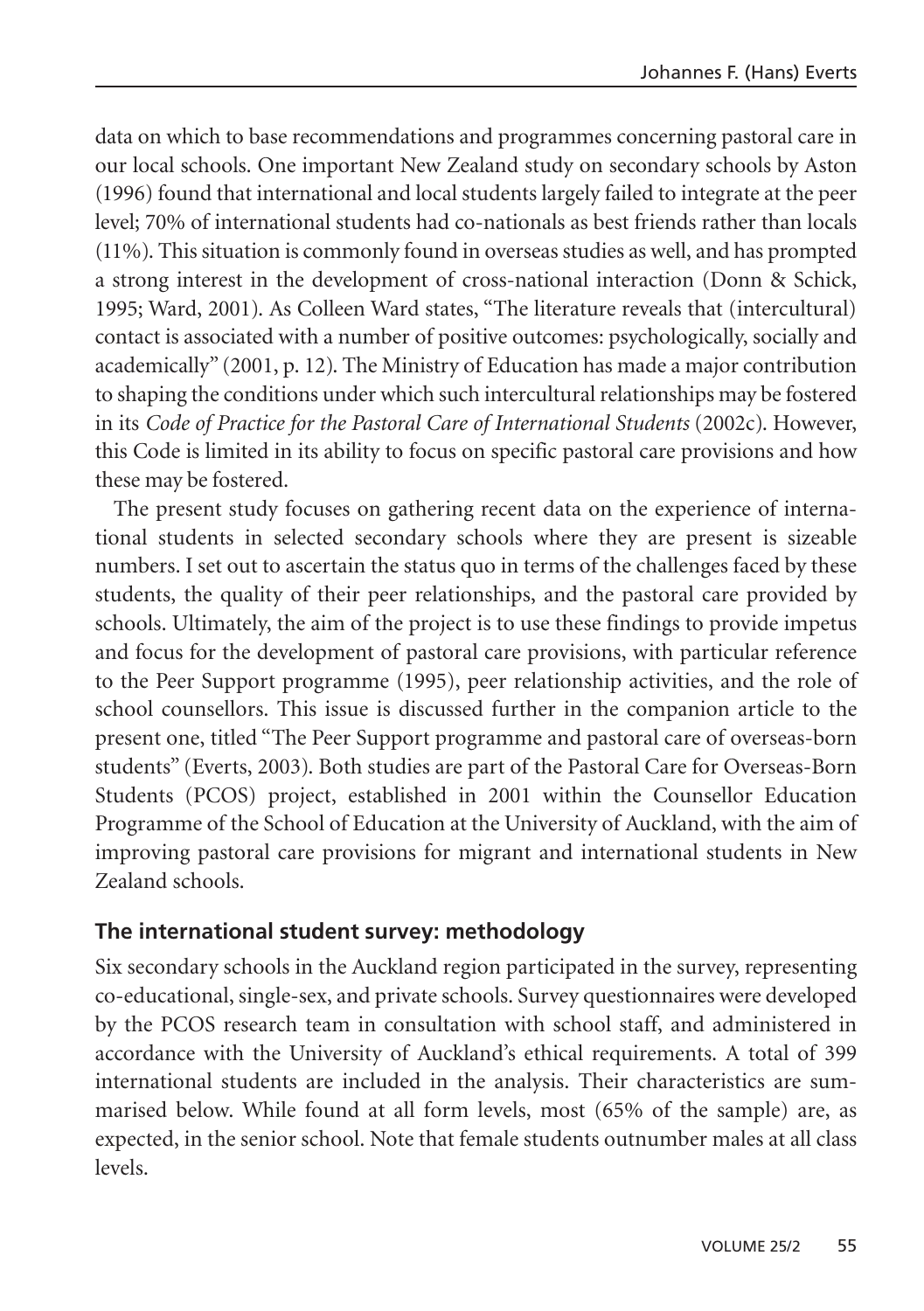|       |           |            |       | Gender |                |        |
|-------|-----------|------------|-------|--------|----------------|--------|
|       |           |            | male  | female | <b>NA</b>      | Total  |
| Form  | form 3    | Coun       | 9     | 18     |                | 27     |
| level |           | % of Total | 2.3%  | 4.5%   |                | 6.8%   |
|       | form 4    | Coun       | 16    | 22     |                | 38     |
|       |           | % of Total | 4.0%  | 5.5%   |                | 9.5%   |
|       | form 5    | Coun       | 20    | 32     | $\overline{2}$ | 54     |
|       |           | % of Total | 5.0%  | 8.0%   | .5%            | 13.5%  |
|       | form 6    | Coun       | 46    | 62     | 4              | 112    |
|       |           | % of Total | 11.5% | 15.5%  | 1.0%           | 28.1%  |
|       | form 7    | Coun       | 68    | 74     | 5              | 147    |
|       |           | % of Total | 17.0% | 18.5%  | 1.3%           | 36.8%  |
|       | <b>NA</b> | Coun       | 6     | 12     | 3              | 21     |
|       |           | % of Total | 1.5%  | 3.0%   | $.8\%$         | 5.3%   |
| Total |           | Coun       | 165   | 220    | 14             | 399    |
|       |           | % of Total | 41.4% | 55.1%  | 3.5%           | 100.0% |

**Table 1: Form level and gender distribution (n = 399). NA = no answer**

While a wide range of countries and parts of the world are represented, the distribution pattern in this sample is generally similar to that described in the 2001 Ministry of Education statistics. Fully half (52%) of respondents come from Hong Kong/ China, with a further 21% from Korea. All others make up very minor groupings.

**Table 2: Country of origin (n = 399)**

|       |                                   | Frequency | Percent              | Valid Percent        | Cumulative<br>Percent |
|-------|-----------------------------------|-----------|----------------------|----------------------|-----------------------|
| Valid | Pacific Islands                   | 12        | 3.0                  | 3.0                  | 3.0                   |
|       | Hong Kong/China                   | 206       | 51.6                 | 51.6                 | 54.6                  |
|       | Taiwan                            | 21        | 5.3                  | 5.3                  | 59.9                  |
|       | Korea                             | 84        | 21.1                 | 21.1                 | 81.0                  |
|       | South Africa                      | 1         | $\cdot$ <sup>3</sup> | $\cdot$ <sup>3</sup> | 81.2                  |
|       | Europe/North<br>America/Australia | 8         | 2.0                  | 2.0                  | 83.2                  |
|       | Othe                              | 63        | 15.8                 | 15.8                 | 99.0                  |
|       | <b>NA</b>                         | 4         | 1.0                  | 1.0                  | 100.0                 |
|       | Total                             | 399       | 100.0                | 100.0                |                       |

When ascertaining length of residency in relation to the form level of respondents, there is a very clear pattern – 81% of respondents are relatively new to New Zealand,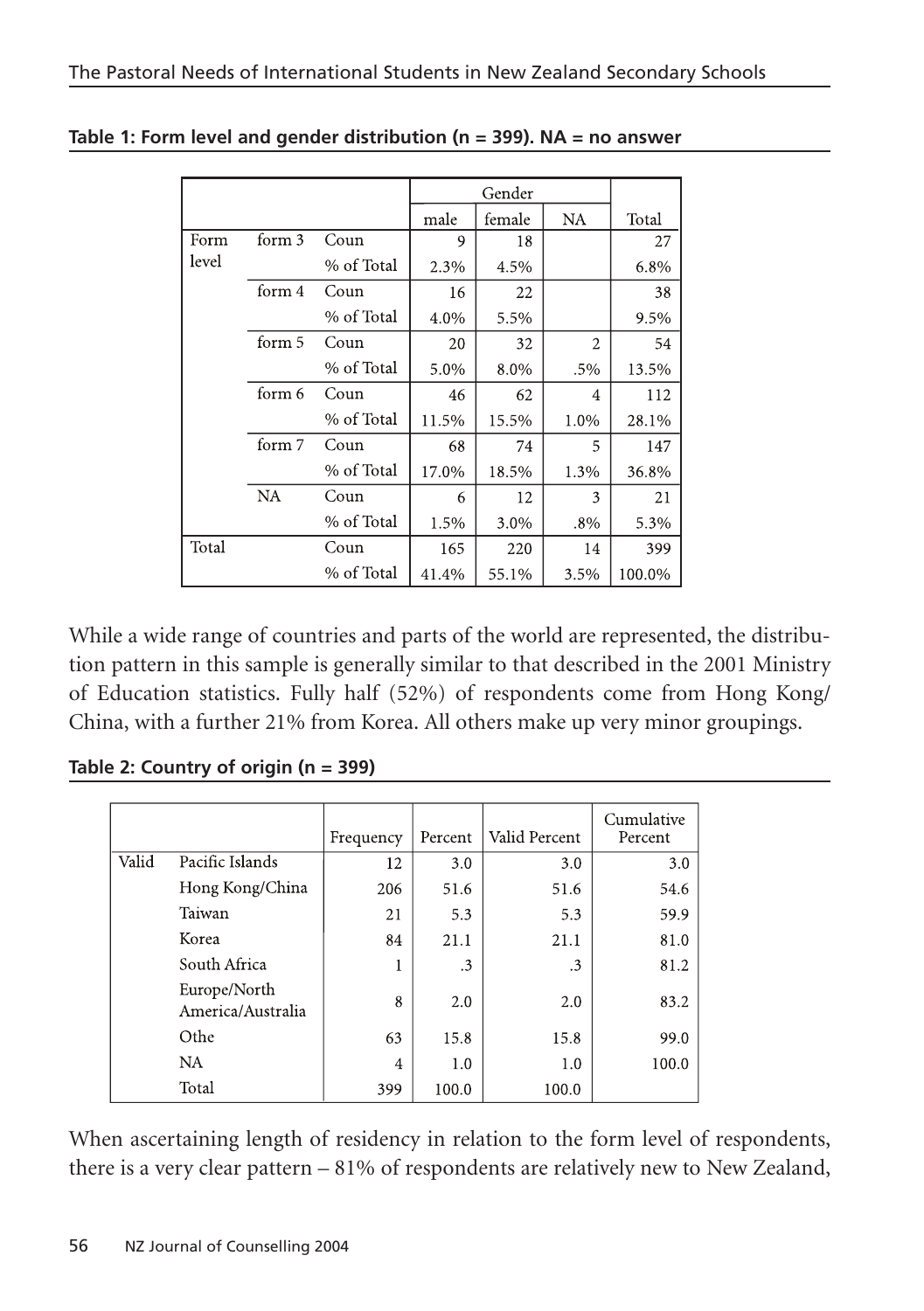having been here for less than two years, and 93% for less than three years. This is consonant with the fact that so many are here in the senior school to complete their secondary education.

|       |                        |            |        |        | Form level     |        |                |        |        |
|-------|------------------------|------------|--------|--------|----------------|--------|----------------|--------|--------|
|       |                        |            |        |        |                |        |                |        |        |
|       |                        |            | form 3 | form 4 | form 5         | form 6 | form 7         | NA     | Total  |
| Years | up to 2 yrs            | Count      | 24     | 30     | 45             | 98     | 111            | 16     | 324    |
| in NZ |                        | % of Total | 6.0%   | 7.5%   | 11.3%          | 24.6%  | 27.8%          | 4.0%   | 81.2%  |
|       | 2 yrs to 2 yrs 11 mons | Count      | 3      | 6      | 2              | 8      | 25             | 1      | 45     |
|       |                        | % of Total | .8%    | 1.5%   | .5%            | 2.0%   | 6.3%           | .3%    | 11.3%  |
|       | 3 yrs to 3 yrs 11 mons | Count      |        | 2      | $\overline{c}$ |        | 4              |        | 10     |
|       |                        | % of Total |        | .5%    | .5%            | .3%    | 1.0%           | .3%    | 2.5%   |
|       | 4 yrs to 4 yrs 11 mons | Count      |        |        | 2              |        | 3              |        |        |
|       |                        | % of Total |        |        | .5%            |        | .8%            |        | 1.3%   |
|       | 5 yrs to 5 yrs 11 mons | Count      |        |        |                | 3      | $\overline{2}$ |        |        |
|       |                        | % of Total |        |        |                | $.8\%$ | .5%            |        | 1.3%   |
|       | 6 yrs to 6 yrs 11 mons | Count      |        |        |                | 1      |                |        |        |
|       |                        | % of Total |        |        |                | .3%    | .3%            |        | .5%    |
|       | 7 yrs to 7 yrs 11 mons | Count      |        |        | ı              |        |                |        |        |
|       |                        | % of Total |        |        | .3%            |        |                |        | .3%    |
|       | <b>NA</b>              | Count      |        |        | $\overline{c}$ | 1      |                | 3      |        |
|       |                        | % of Total |        |        | .5%            | .3%    | .3%            | $.8\%$ | 1.8%   |
| Total |                        | Count      | 27     | 38     | 54             | 112    | 147            | 21     | 399    |
|       |                        | % of Total | 6.8%   | 9.5%   | 13.5%          | 28.1%  | 36.8%          | 5.3%   | 100.0% |

**Table 3: Years in New Zealand by form level (n = 399)**

|  | Table 4: Years at a particular school by form level (n = 399) |  |
|--|---------------------------------------------------------------|--|
|  |                                                               |  |

|          |           |            |        | Form level |                |                |                |           |        |  |
|----------|-----------|------------|--------|------------|----------------|----------------|----------------|-----------|--------|--|
|          |           |            | form 3 | form 4     | form 5         | form 6         | form 7         | <b>NA</b> | Total  |  |
| Years at | .00       | Count      | 27     | 24         | 37             | 79             | 67             | 14        | 248    |  |
| school   |           | % of Total | 6.8%   | 6.0%       | 9.3%           | 19.8%          | 16.8%          | 3.5%      | 62.2%  |  |
|          | 1.00      | Count      |        | 14         | 9              | 21             | 54             | 3         | 101    |  |
|          |           | % of Total |        | 3.5%       | 2.3%           | 5.3%           | 13.5%          | $.8\%$    | 25.3%  |  |
|          | 2.00      | Count      |        |            | $\overline{4}$ | 7              | 17             |           | 29     |  |
|          |           | % of Total |        |            | 1.0%           | 1.8%           | 4.3%           | .3%       | 7.3%   |  |
|          | 3.00      | Count      |        |            | $\overline{2}$ | $\overline{2}$ | $\overline{4}$ |           | 8      |  |
|          |           | % of Total |        |            | .5%            | .5%            | 1.0%           |           | 2.0%   |  |
|          | 4.00      | Count      |        |            |                | 2              | $\overline{4}$ |           | 6      |  |
|          |           | % of Total |        |            |                | .5%            | 1.0%           |           | 1.5%   |  |
|          | <b>NA</b> | Count      |        |            | $\overline{2}$ |                |                | 3         | 7      |  |
|          |           | % of Total |        |            | .5%            | .3%            | .3%            | .8%       | 1.8%   |  |
| Total    |           | Count      | 27     | 38         | 54             | 112            | 147            | 21        | 399    |  |
|          |           | % of Total | 6.8%   | 9.5%       | 13.5%          | 28.1%          | 36.8%          | 5.3%      | 100.0% |  |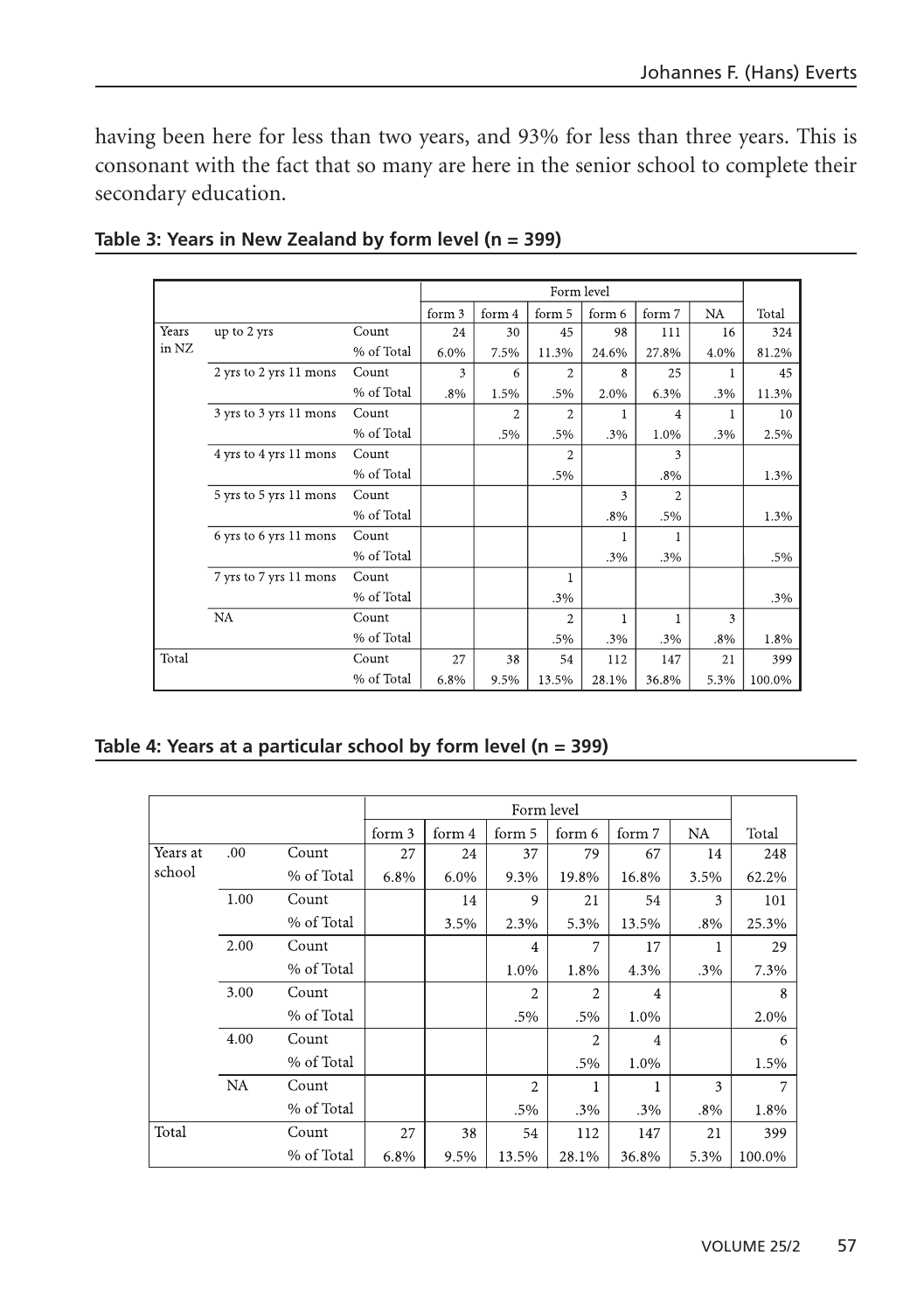The length of time respondents have spent at the specific school was plotted in relation to their form level. The strong preponderance of newly arrived students, mostly in the senior school, is matched by the fact that 62% of respondents have been at the school in question for less than one year, while a further 25% have been there for between one and two years.

## **The international student survey: questionnaire data**

The first question concerns respondents' self-reported level of conversational English, related to form level. Sixty-five percent of all respondents consider the level of their conversational English to be within the middling to reasonable range. By contrast, some 5% rate their conversational English as non-existent or very poor, while 14% rate it to be very good or fluent. Many of those who regard their English as very poor or below par are in forms 5 or 6, where the curriculum demands a fair level of linguistic sophistication. There is no way of knowing from this data how consistent such student ratings are with what might have been allocated by teaching staff.

| Table 5: Conversational English level by form ( $n = 335$ ). 1 = can't talk with others; |
|------------------------------------------------------------------------------------------|
| $7$ = English is fluent: NA = no answer: 64 students at one school were not              |
| asked this question                                                                      |

|                |                         |            |                |        | Form level     |                |                |                |        |
|----------------|-------------------------|------------|----------------|--------|----------------|----------------|----------------|----------------|--------|
|                |                         |            |                |        |                |                |                |                |        |
|                |                         |            | form 3         | form 4 | form 5         | form 6         | form 7         | NA             | Total  |
| Conversational | 1                       | Count      |                |        |                |                |                |                | 3      |
| English        |                         | % of Total |                |        | .3%            | .3%            | $.3\%$         |                | .9%    |
|                | $\overline{2}$          | Count      | 1              | 3      | $\overline{4}$ | $\overline{4}$ |                | 1              | 13     |
|                |                         | % of Total | .3%            | .9%    | 1.2%           | 1.2%           |                | .3%            | 3.9%   |
|                | $\overline{\mathbf{3}}$ | Count      | 5              | 3      |                | 16             | 6              | $\overline{c}$ | 33     |
|                |                         | % of Total | 1.5%           | .9%    | $.3\%$         | 4.8%           | 1.8%           | $.6\%$         | 9.9%   |
|                | $\overline{4}$          | Count      | 8              | 11     | 14             | 34             | 36             | 7              | 110    |
|                |                         | % of Total | 2.4%           | 3.3%   | 4.2%           | 10.1%          | 10.7%          | 2.1%           | 32.8%  |
|                | 5                       | Count      | $\overline{4}$ | 9      | 15             | 26             | 51             | $\overline{4}$ | 109    |
|                |                         | % of Total | 1.2%           | 2.7%   | 4.5%           | 7.8%           | 15.2%          | 1.2%           | 32.5%  |
|                | 6                       | Count      |                |        | $\overline{2}$ | 8              | 25             |                | 37     |
|                |                         | % of Total |                | .3%    | $.6\%$         | 2.4%           | 7.5%           | .3%            | 11.0%  |
|                | $\overline{7}$          | Count      |                |        | 2              | 3              | $\overline{4}$ |                | 10     |
|                |                         | % of Total |                | .3%    | $.6\%$         | .9%            | 1.2%           |                | 3.0%   |
|                | NA                      | Count      |                |        | 5              | 4              | 8              | 3              | 20     |
|                |                         | % of Total |                |        | 1.5%           | 1.2%           | 2.4%           | .9%            | 6.0%   |
| Total          |                         | Count      | 18             | 28     | 44             | 96             | 131            | 18             | 335    |
|                |                         | % of Total | 5.4%           | 8.4%   | 13.1%          | 28.7%          | 39.1%          | 5.4%           | 100.0% |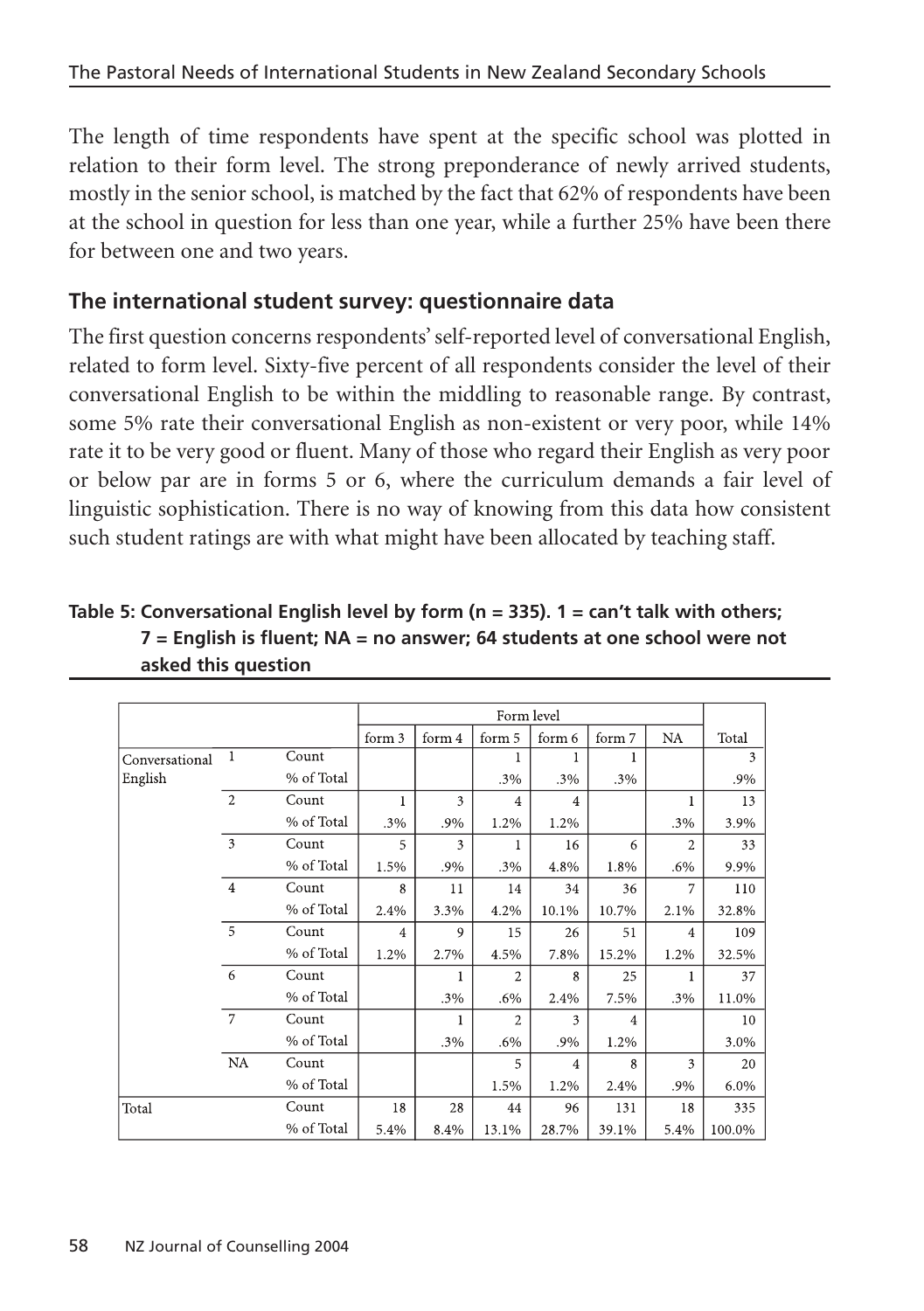Students were then asked to think back to when they first arrived at school, and to rate how easy or hard they found a range of tasks. The most striking finding in the table below is that, in most respects, respondents rate their initial ability to adjust to different aspects of being in New Zealand as around the "OK" mark. While this may be seen as an acceptable rating, it is not a clearly positive one. Within the academic area, as expected, rather more students in the sample (25% of respondents) found it fairly hard or very hard to study in English, compared with 14% who found it fairly easy or very easy. In a similar vein, though to a lesser degree, more students (29% of respondents) found it hard rather than easy (20%) to understand lessons. In contrast, considerably more students (37% of respondents) found it easy rather than hard (17%) to complete homework. Asking for help was a positive experience. Markedly more respondents found it easy to ask for help from teachers and other students (38%), compared with those who found it hard (14%).

| Summary                               | Very  | Fairly       | OK           | Fairly     | Very                      | NA.             | Total       |
|---------------------------------------|-------|--------------|--------------|------------|---------------------------|-----------------|-------------|
|                                       | easy  | easy         | OK           | hard       | hard                      | <b>NA</b>       | Total       |
| Studying in English                   | 10    | 45           | 240          | 81         | 17                        | 6               | 399         |
|                                       | 2.5%  | 11.3%        | 60.2%        | 20.3%      | 4.3%                      | 1.5%            | 100%        |
| Understanding lessons                 | 11    | 70           | 199          | 90         | 24                        | 5               | 399         |
|                                       | 2.8%  | 17.5%        | 49.9%        | 22.6%      | 6.0%                      | $1.3\%$         | 100%        |
| Go to teacher for help                | 34    | 118          | 181          | 44         | 12                        | 10 <sup>°</sup> | 399         |
|                                       | 8.5%  | 29.6%        | 45.4%        | 11.0%      | 3.0%                      | 2.5%            | 100%        |
| Go to students for help               | 52    | 102          | 182          | 47         | 9                         | $\overline{7}$  | 399         |
|                                       | 13.0% | 25.6%        | 45.6%        | 11.8%      | $2.3\%$                   | 1.8%            | 100%        |
| Get homework finished                 | 48    | 98           | 180          | 52         | 14                        | $\overline{7}$  | 399         |
|                                       | 12.0% | 24.6%        | 45.1%        | 13.0%      | 3.5%                      | 1.8%            | 100%        |
| Get on with Kiwis                     | 25    | 49           | 141          | 107        | 65                        | 12              | 399         |
|                                       | 6.3%  | 12.3%        | 35.3%        | 26.8%      | 16.3%                     | $3.0\%$         | 100%        |
| Get on with international students 84 | 25.1% | 107<br>31.9% | 118<br>35.2% | 15<br>4.5% | $\overline{4}$<br>$1.2\%$ | 7<br>$2.1\%$    | 335<br>100% |
| Get on with own country students 219  | 54.9% | 75<br>18.8%  | 83<br>20.8%  | 10<br>2.5% | 6<br>1.5%                 | 6<br>1.5%       | 399<br>100% |
| Overcome homesickness                 | 66    | 51           | 203          | 40         | 26                        | 13              | 399         |
|                                       | 16.5% | 12.8%        | 50.9%        | 10.0%      | 6.5%                      | $3.3\%$         | 100%        |
| Getting used to Kiwi culture          | 39    | 80           | 187          | 60         | 23                        | 10              | 399         |
|                                       | 9.8%  | 20.1%        | 46.9%        | 15.0%      | 5.8%                      | 2.5%            | 100%        |

| Table 6: Difficulty level of issues at first arrival (n = 399); 64 students at one school were |
|------------------------------------------------------------------------------------------------|
| not asked the question about getting on with other international students                      |

In terms of their wider adjustment to being in New Zealand, somewhat more respondents found it easy to get used to Kiwi culture and overcome homesickness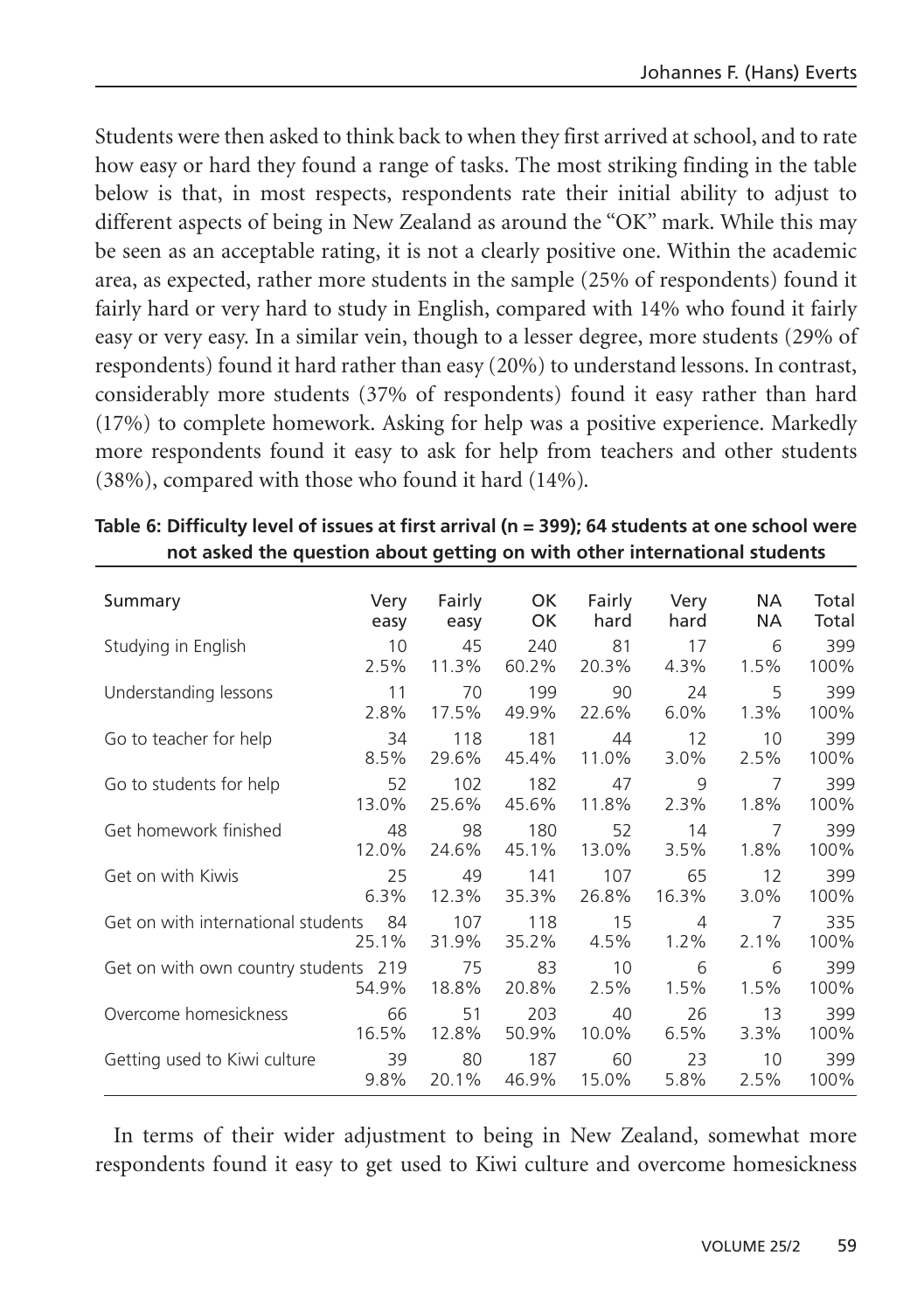(about 30% for each) rather than hard (21% and 27% respectively). As expected, getting on with students from their own country was easiest (70% of respondents rated it as fairly easy to very easy), followed by getting on with other international students (57%). Getting on with Kiwis was easy for only 19% of respondents, and 16% regarded it as very hard – the most negative of all ratings in the question.

A small but noteworthy number of students (some 5% of respondents in each instance) found it very hard to study in English, understand lessons, overcome homesickness, get used to Kiwi culture and, most of all, get on with Kiwi peers. It is not known to what extent such students have multiple problems, or whether different ones have different types of problem. They are, however, of concern to those responsible for pastoral care.

Students were also asked what had been strange or difficult for them as an international student in their current school. When organised into response categories, a number of themes stand out. Of all the issues that are experienced as strange or difficult, language is, not surprisingly, the single most common item mentioned by international students (93 responses), together with the associated academic expectations (49 responses). In contrast, the school's expectations and its general orientation do not stand out as being of particular concern to respondents.

|     | $\%$ |                        | $\%$ | Total<br>frequency         | $\frac{0}{0}$ |
|-----|------|------------------------|------|----------------------------|---------------|
| 14  | 4.2  | 321                    | 95.8 | 335                        | 100.0         |
| 14  | 4.2  | 321                    | 95.8 | 335                        | 100.0         |
| 8   | 2.4  | 327                    | 97.6 | 335                        | 100.0         |
| 49  | 14.6 | 286                    | 85.4 | 335                        | 100.0         |
| 93  | 27.8 | 242                    | 72.2 | 335                        | 100.0         |
| 22  | 6.6  | 313                    | 93.4 | 335                        | 100.0         |
| 27  | 8.1  | 308                    | 91.9 | 335                        | 100.0         |
| 82  | 24.5 | 253                    | 75.5 | 335                        | 100.0         |
| 13  | 3.9  | 322                    | 96.1 | 335                        | 100.0         |
| 115 | 34.3 | 220                    | 65.7 | 335                        | 100.0         |
|     |      | Mentioned<br>frequency |      | Not mentioned<br>frequency |               |

**Table 7: Issues that have been strange or difficult (n = 335). "Miscellaneous" includes the answer "no difficulties"; 64 students at one school were not asked this question**

In the social and personal arena, cultural differences in themselves are not rated as a theme of major concern (22 responses). Staff attitudes are seen as somewhat more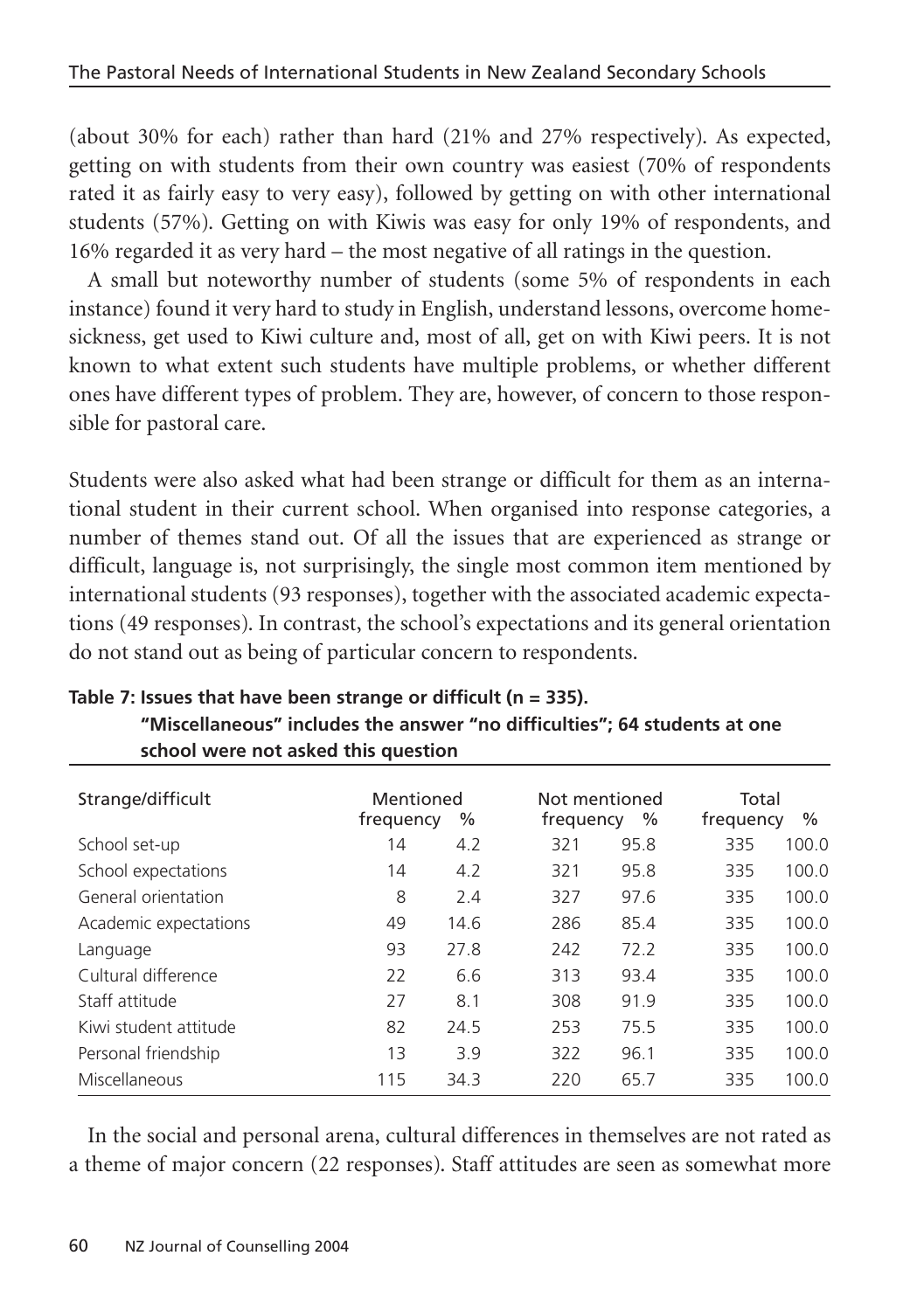problematic (27 responses), but it is at the peer level that the most striking ratings occur. While it is clear that personal friendships are plentiful (only 13 responses noted this as a problematic issue), Kiwi student attitudes are the second most commonly cited issue as being strange or difficult (82 responses).

The flavour of meaning that may be found in these response tendencies is represented in the following verbatim statements, drawn randomly from all the schools in the sample:

*Some students have wrong understanding about international students.*

*Some people have negative impressions on all the international students just because a small portion of international students misbehaved (due to not being appropriately supervised).*

*I found the lessons strange when I was not used to the way of teaching in New Zealand.*

*Don't make national student meeting so often because if the students go to the meetings every week, some Kiwi students will laugh at them.*

*International student teacher kept changing my timetable so I was confused.*

*Sometimes teachers speak too fast; they just read without spelling the words.*

*It was hard to overcome homesickness when I first came here but it's easy now.*

*The school is fairly big which also means that there are more students but the work is quite okay and socialising isn't too hard.*

*People don't like Chinese people.*

*Some people (Kiwis) don't understand that we are not good in English.*

*I can't understand why we don't get a car.*

*Though the school has a helper/teacher for Chinese/Koreans, there is no one for Japanese students; Japanese teachers/helpers are needed.*

*The school has too many Asian people; I cannot study English properly.*

*Too many teacher's strikes; good to play but wasting our money; cannot ask questions about study.*

*We (Taiwanese/Chinese students) are bullied and teased by Kiwi kids … it is so*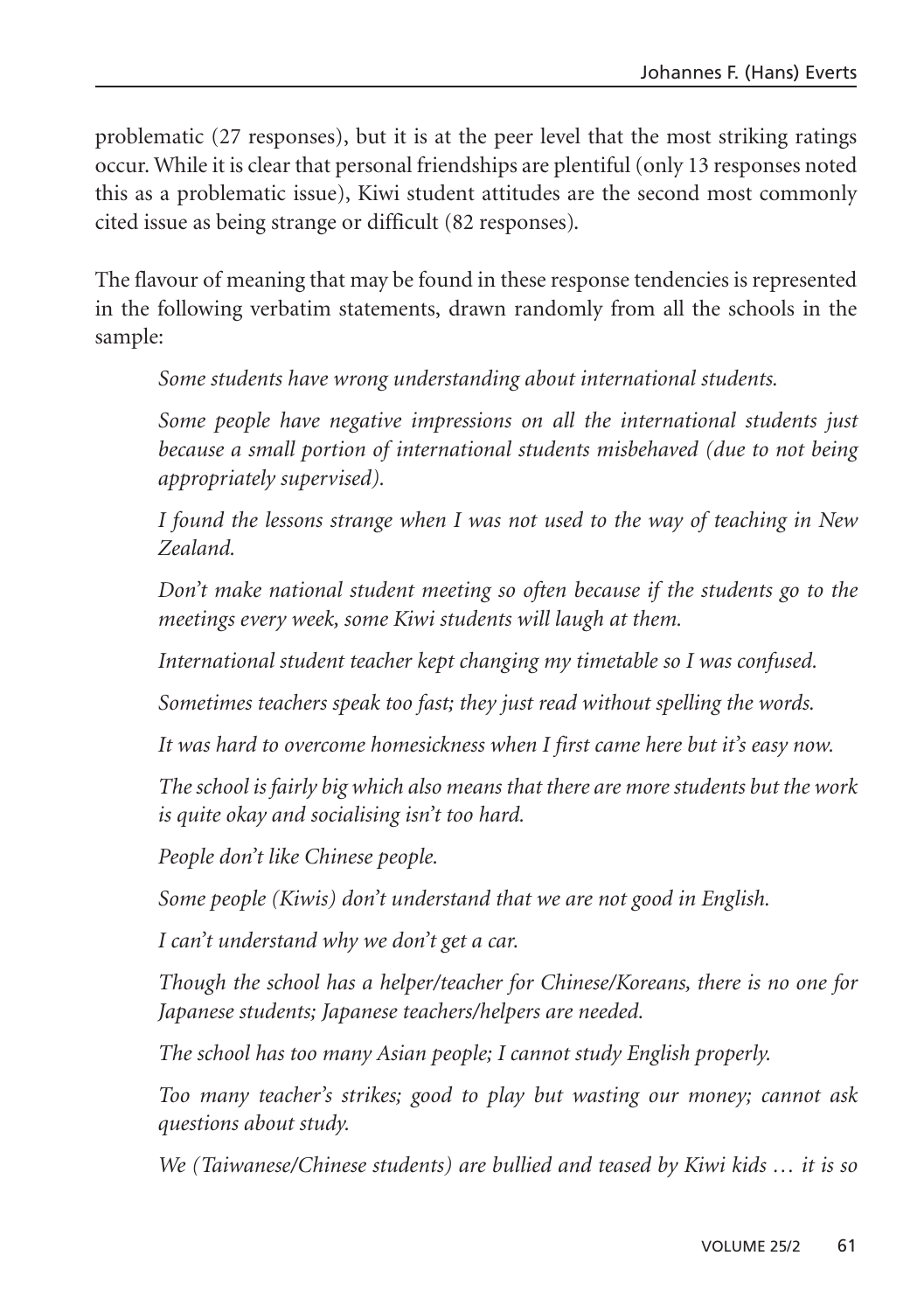*unfair to us; I wonder how they will think and feel if they were treated like this in a new country; I think they believe that Asians are not deserved to be treated as human beings.*

Students were then asked how often certain more serious problems had happened to them at school. Being hit or physically hurt is not rated as a common event for respondents: 83% report that it has never or rarely happened to them, while 10%, representing students at all levels of the school, note that it has sometimes happened to them. *(See Figure 1)*

Respondents were then asked how often their property had been damaged. They indicated that property damage occurred at about the same rate as being hit: 80% report that it has never or rarely happened, while 10% report that it has sometimes happened, mostly at form 5 and 6 levels. *(See Figure 2)*

Thirdly, the international students were asked how often they had been sworn at or insulted at school. They report that verbal abuse occurs more frequently. While 65% of respondents report that it has never or rarely happened, 19% say it has sometimes happened and, surprisingly, it is far more prevalent at seventh form level than being hit or having their property damaged. *(See Figure 3)*

Lastly, students were asked how often money had been demanded of them at school. They report that having money demanded of them is less prevalent for international students than being sworn at: 76% report that it has never or rarely happened to them, while 13% say that it has sometimes happened to them – most strikingly so at form 6 and 7 levels. *(See Figure 4)*

Students were asked what had been done so far that had helped them feel welcome and at home in the school. Individual respondent statements were arranged into meaningful themes, as represented in the table below. While the schools' general orientation is mentioned reasonably often as being of help in making international students feel welcome and at home (29 responses), the schools' organisational set-up, general and academic expectations, cultural orientation activities, and language provisions do not rate highly with international students as being particularly helpful.

By contrast, it is at the personal and social level that the greatest perceived help has been provided. Staff attitudes rate as the single most prominent contribution to helping international students feel welcome and at home (84 responses). This is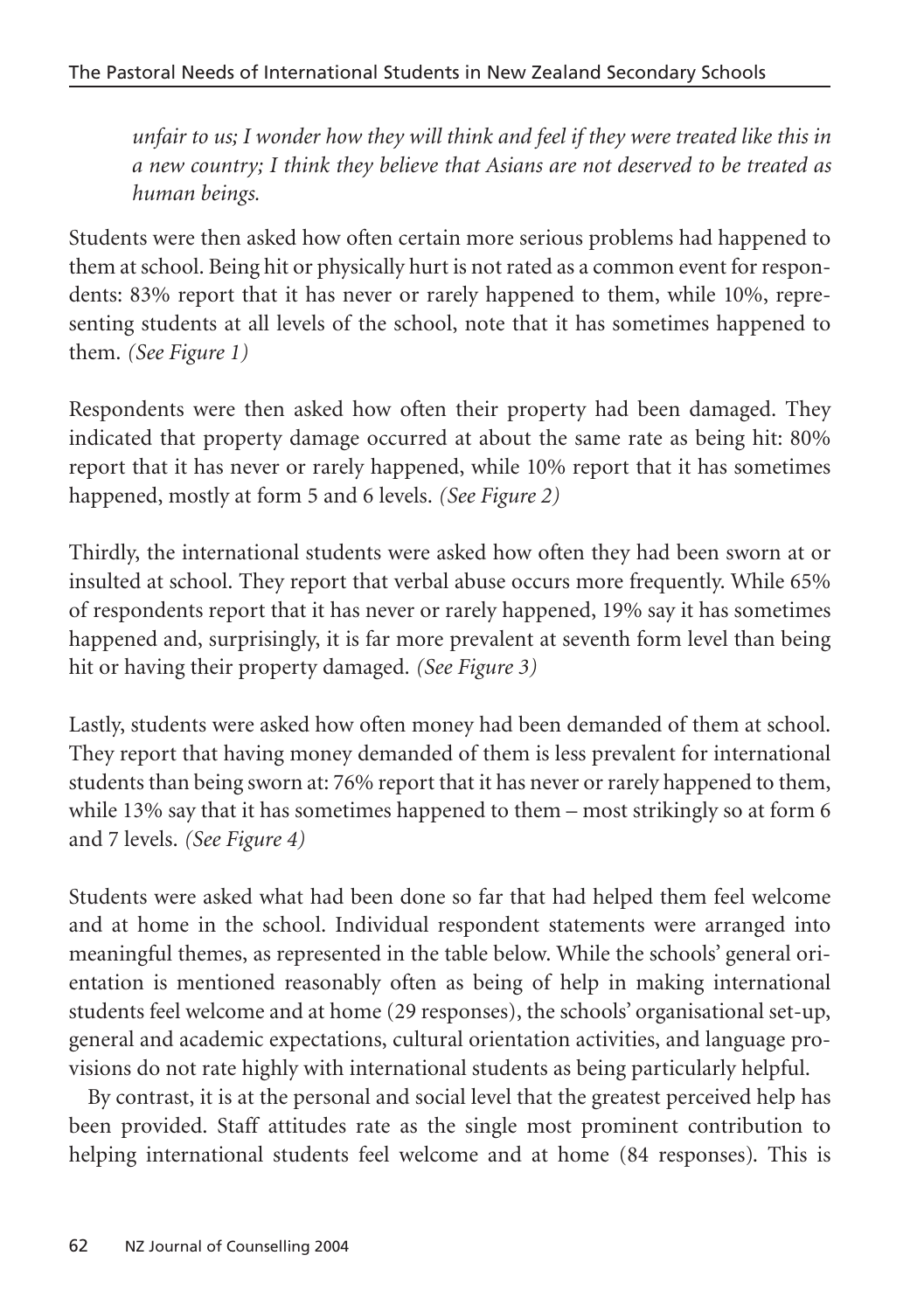



**Figure 2: Property damage by form level (n = 385); 14 students at one school were not asked this question**

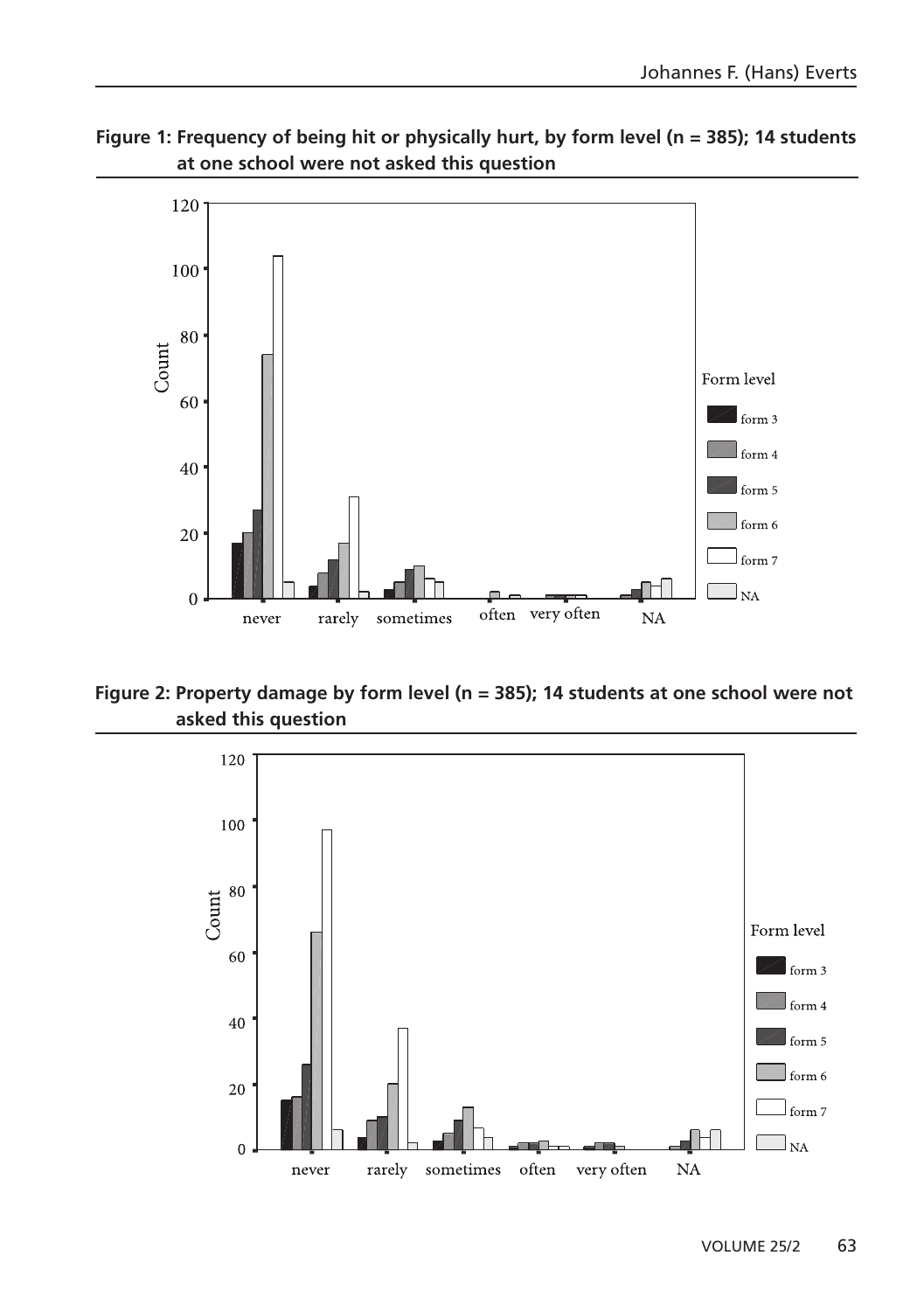



**Figure 4: Having money demanded, rated by form level (n = 385); 14 students at one school were not asked this question**

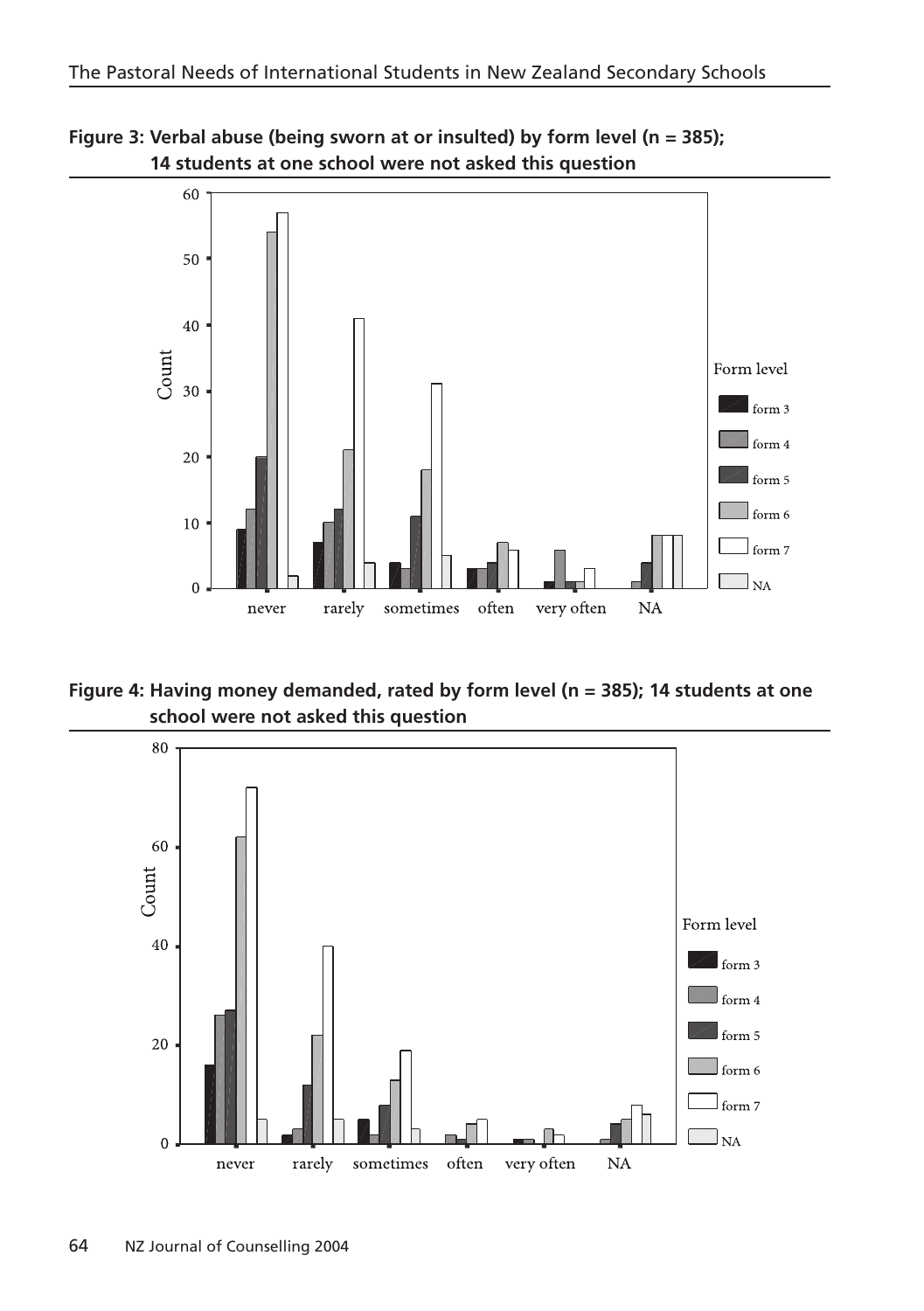followed by the attitude (40 responses) and personal friendship (36 responses) of Kiwi students. While this survey did not target the students' homestay situations specifically, individual responses indicate that this has been a very positive influence on a number of occasions.

Somewhat disconcertingly, 56 respondents considered that nothing had been done by the school to make international students feel welcome and at home. When these are subtracted from the total number of responses, 286 items or acts of helpfulness have been cited by these international students.

| Help provided         | Mentioned<br>frequency | %    | Not mentioned<br>frequency<br>$\%$ | Total<br>frequency | $\%$  |
|-----------------------|------------------------|------|------------------------------------|--------------------|-------|
| School set-up         | 11                     | 2.8  | 388<br>97.2                        | 399                | 100.0 |
| School expectations   | 7                      | 1.8  | 392<br>98.2                        | 399                | 100.0 |
| General orientation   | 29                     | 7.3  | 370<br>92.7                        | 399                | 100.0 |
| Academic expectations | 12                     | 3.0  | 387<br>97.0                        | 399                | 100.0 |
| Language              | 7                      | 1.8  | 392<br>98.2                        | 399                | 100.0 |
| Cultural difference   | 24                     | 6.0  | 375<br>94.0                        | 399                | 100.0 |
| Staff attitude        | 84                     | 21.1 | 78.9<br>315                        | 399                | 100.0 |
| Kiwi student attitude | 40                     | 10.0 | 359<br>90.0                        | 399                | 100.0 |
| Personal friendship   | 36                     | 9.0  | 91.0<br>363                        | 399                | 100.0 |
| Miscellaneous         | 92                     | 23.1 | 76.9<br>307                        | 399                | 100.0 |
| <b>Disagrees</b>      | 56                     | 14.0 | 86.0<br>343                        | 399                | 100.0 |

#### **Table 8: Help provided by the school (n = 399); "Disagrees" refers to the answer "nothing has been done"**

A random selection of responses from all the schools in the international sample follows, which adds substance to the themes noted above:

*My host family taught me the Kiwi way of living; they treat me as a daughter of their family; take good care of me; let me feel at home; I love my host mother.*

*The New Zealand people are really nice and friendly, and the students of X are really open-minded and like to make new friends and share their culture.*

*People from X have been friendly and helping me all the time; they always invite me to everything they do.*

*Nothing – most of the people don't know that I am an international student, especially the teachers; they could give more support if they knew that I am an international student.*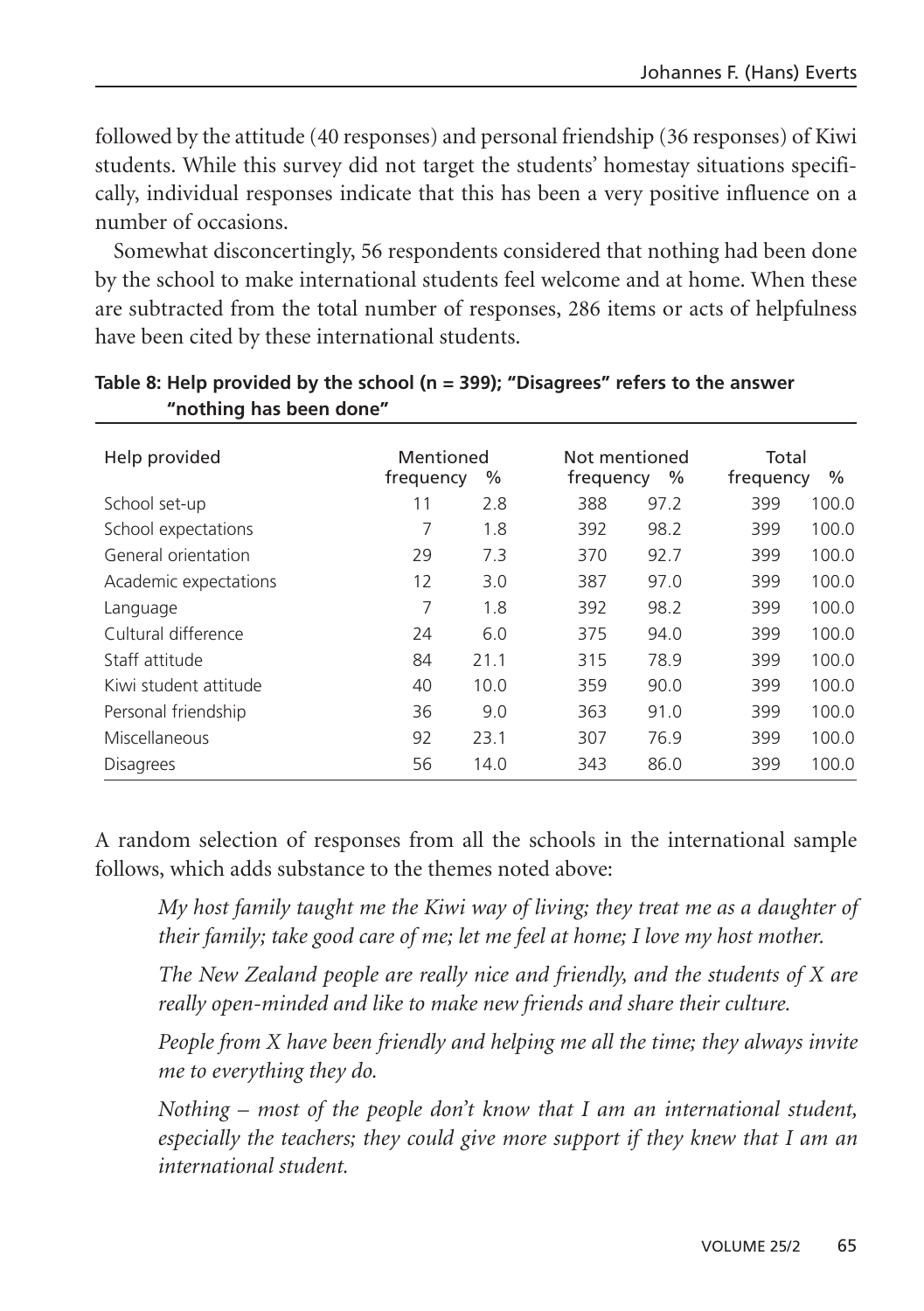*Computer.*

*Everything done in New Zealand is normal and has been adopted into my life.*

*My caregivers/homestay had helped me so well.*

*Playing for the school soccer team and made new friends.*

*Studying hard.*

*Friendliness; smiles.*

*X homestay; my homestay mother; my homestay held a birthday party for me; they are okay; very kind; take good care of me; cook Asian/nice food for me.*

*The Kiwi teachers in our school are very friendly.*

*Some of the teachers try to make me feel better, but still some, not all.*

*Many international students from different cultures; it's fun to have a friend from other countries.*

*I like everything in X, many great teachers and great environment.*

*Some Kiwi friends are very kind and nice to me and to other international students but normally about 70% just don't like us.*

*Some good Kiwi students like Korea and respect our opinions.*

*When I got lost, the people I asked were friendly and smiling and they told me how to get to my classroom.*

Finally, students were asked what more they thought schools could do to make them feel welcome and at home. In terms of general themes, respondents consider that schools can make improvements in a number of ways. Within the organisational structure of the school, they recommend that changes be made in the general orientation programme as it pertains to international students (40 responses), augmented by changes in academic expectations and language provisions (32 responses each). Much less need is seen for changes in the general set-up and expectations of schools (15 and 13 responses respectively).

At the personal and social level, the most prominent suggestion concerns an improvement in provisions for the recognition and honouring of cultural differences (50 responses), supported by changes in staff and Kiwi student attitudes (33 and 31 responses respectively). Less emphasis is placed on the need to enhance personal friendships (18 responses).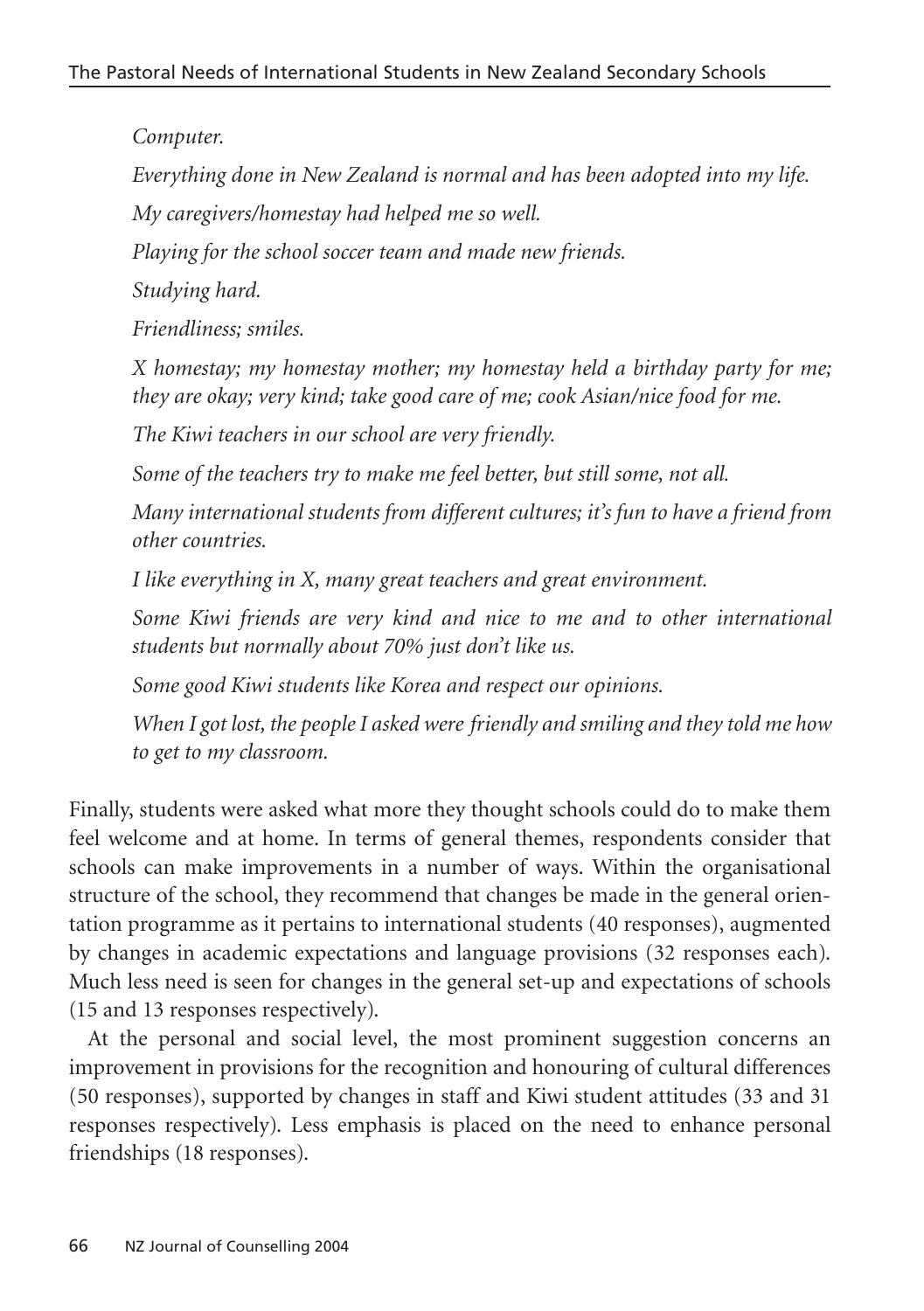Again, there is a somewhat concerning statement by 45 respondents, who consider that there is nothing schools can do to improve the way they make international students feel welcome and at home. When these are subtracted from the total number of responses, 338 suggestions for improvement have been cited by the international students in this survey.

| Further help suggested | Mentioned<br>frequency | %    | frequency | Not mentioned<br>$\%$ | Total<br>frequency | $\%$  |
|------------------------|------------------------|------|-----------|-----------------------|--------------------|-------|
| School set-up          | 15                     | 3.8  | 384       | 96.2                  | 399                | 100.0 |
| School expectations    | 13                     | 3.3  | 386       | 96.7                  | 399                | 100.0 |
| General orientation    | 40                     | 10.0 | 359       | 90.0                  | 399                | 100.0 |
| Academic expectations  | 32                     | 8.0  | 367       | 92.0                  | 399                | 100.0 |
| Language               | 32                     | 8.0  | 367       | 92.0                  | 399                | 100.0 |
| Cultural difference    | 50                     | 12.5 | 349       | 87.5                  | 399                | 100.0 |
| Staff attitude         | 33                     | 8.3  | 366       | 91.7                  | 399                | 100.0 |
| Kiwi student attitude  | 31                     | 7.8  | 368       | 92.2                  | 399                | 100.0 |
| Personal friendship    | 18                     | 4.5  | 381       | 95.5                  | 399                | 100.0 |
| Miscellaneous          | 118                    | 29.6 | 281       | 70.4                  | 399                | 100.0 |
| <b>Disagrees</b>       | 45                     | 11.3 | 354       | 88.7                  | 399                | 100.0 |

| Table 9: Further forms of help by schools suggested (n = 399); "Disagrees" refers to |  |
|--------------------------------------------------------------------------------------|--|
| the answer "nothing"                                                                 |  |

A random selection of responses from all the schools in the international sample include the following:

*Having more opportunity (for Kiwi students) of learning other cultures.*

*Library needs more new books and computers.*

*I hope a teacher can take international students to visit other places in Auckland (at weekend) – but not too expensive.*

*I'd like to be a Kiwi's friend but I think they don't want it so just make Kiwi friends and get help for improving English.*

*Establish a student to talk to international students on confidential basis.*

*The school should explain to the students why the rules are as they are because it is very difficult to understand things like uniforms, essays, assemblies, etc. when there was no use for those in your home country.*

*I think we must study together with Kiwi students; studying English is hard but we need that.*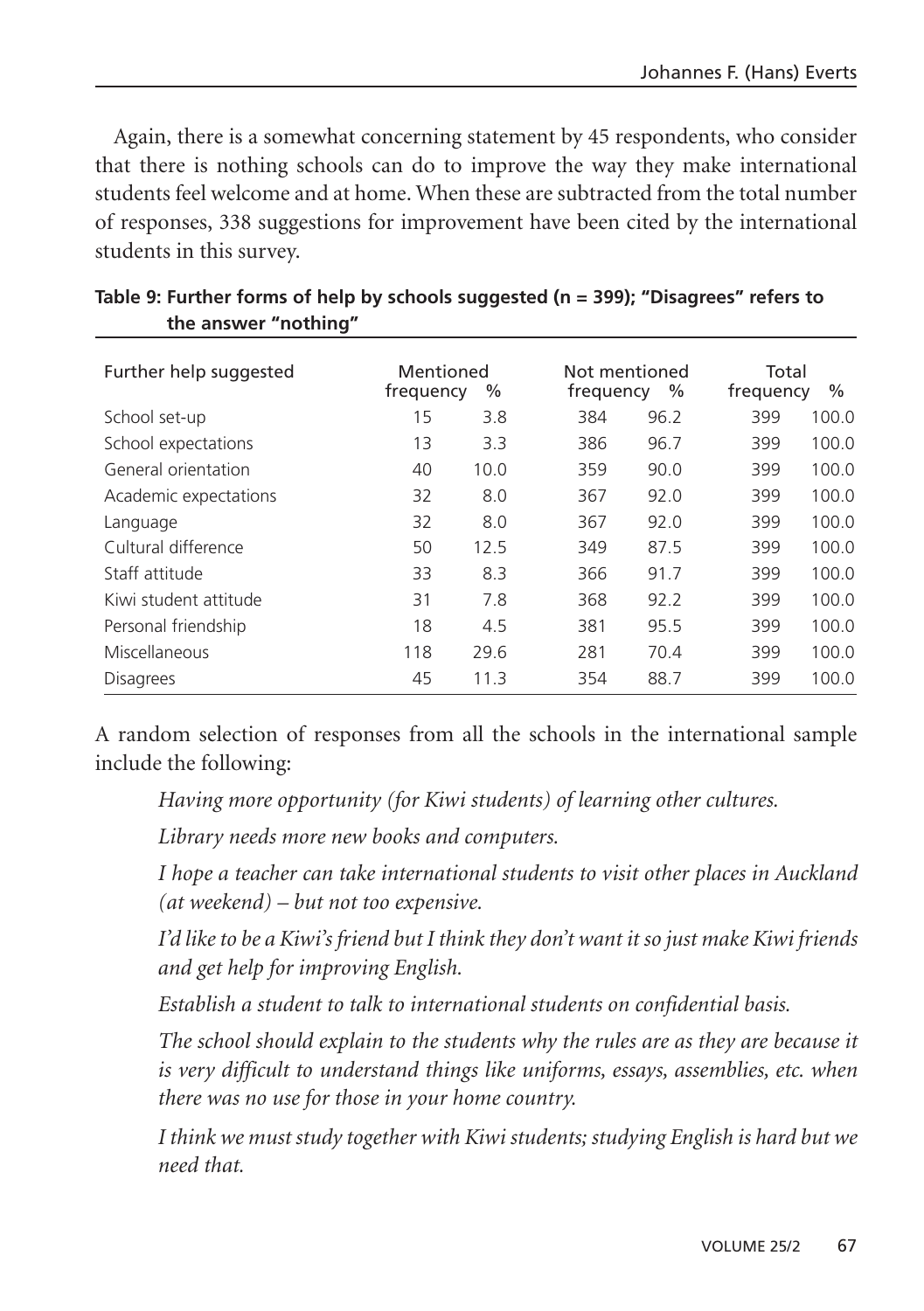*Give me more work.*

*Should have some more international students, like 50 people.*

*More friendliness; ask other students to respect us; make Maori students more polite and kind; more help and care about our lives; more assistance for getting on with Kiwi (other country) friends; I think maybe they should talk with us more.*

*Offer more activities/opportunities to interact with Kiwi students.*

*Some teachers don't like international students; their attitudes to us are not very good.*

*Have a nice person in the school (e.g., teacher, friend).*

*Keep helping the international students to get over their problems, such as English or trouble with Kiwi students.*

*More assistance on study (e.g., seminar, homework-help centre, buddy system, Kiwi study-friend); teachers can write more on the board for spelling; teachers to be patient.*

*Need a space/drop-in centre where you can get to know Kiwi friends, get some help for English, and can ask questions about subjects.*

*We paid money for studying here, not for being bullied … occasionally, I would fight back when they (Kiwi kids) hit me, but I normally ended up being punished by the Dean … the Dean seemed to consider it all my faults.*

*I feel upset/uncomfortable/unfair when those Kiwi students who harm us or make our lives difficult were sent free after talking to the Dean; I'm sure there will be no change after this survey at school.*

# **Discussion of the results**

## Characteristics of the respondents

The international students in this survey are quite distinctive in character. Most have been in New Zealand for a short time and, with two-thirds of them in the senior school, have clearly come to complete their secondary education. They hail from a wide range of countries, similar to that reported by the Ministry of Education (2002b). Half come from China/Hong Kong, with a smaller cohort from Korea; others are small in number. Thus, most come with high expectations, reasonable English, and a need to adapt rapidly in order to meet academic expectations within a short time. In addition, many schools find that international students arrive with little back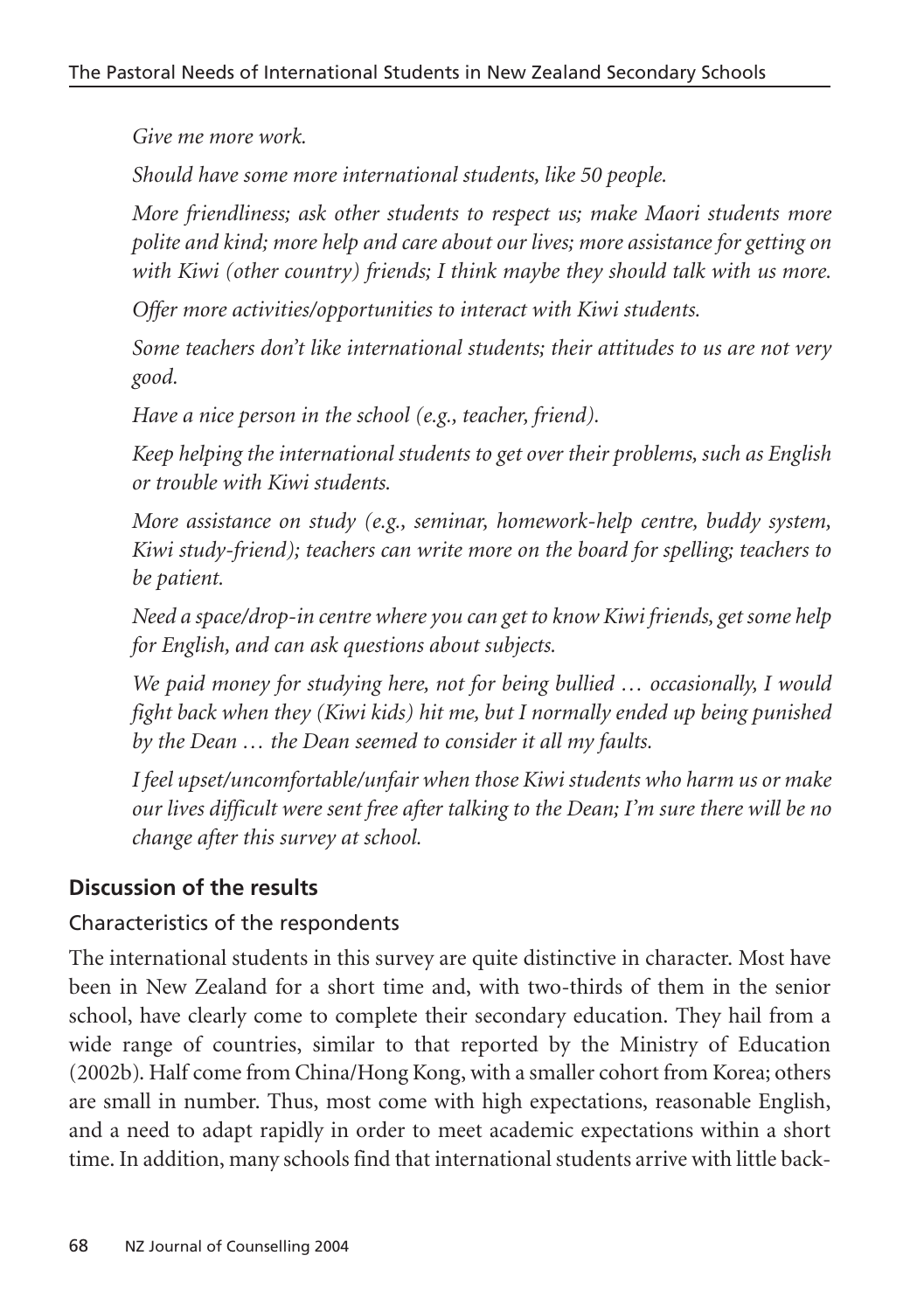ground in New Zealand education, placing considerable responsibility on the school as it settles them in. Integration procedures must therefore begin right at the start of the year, include a variety of activities, and aim at rapid integration.

#### Issues faced by international students, and help provided

The results of this study must be viewed with some caution, insofar as many Asian students are inclined to be polite and stress the positive rather than the negative. Given that, almost half of the international students in the present sample describe themselves as having been modestly successful ("OK") in facing a wide range of challenges during the initial period of their stay in a New Zealand school. A further 30% found it easy, while 21% found things hard. At the outset language, academic expectations, studying in English, understanding lessons, and cultural differences all created significant stress, especially if students started off at a more senior level in the school. However, most found the orientation programme of some help; going to staff and other students for help was easy; homework was manageable; and Kiwi culture in general did not take too long to get used to. At the time of the survey, most regarded their English as being adequate.

At a social and personal level, much initial support was derived from the presence of other students from their own country, from further international students and, to a lesser extent, from the positive attitude of most teachers and some Kiwi peers. This gives cause for satisfaction to schools, their staff and students. In terms of issues that are potentially serious, international students reported physical violence and damage to their property to be rare, especially in the senior school. Having money demanded of them was similarly uncommon although, where it did occur, it happened mostly in the senior school. While still relatively uncommon, verbal abuse happened more often than the other problem behaviours, and did so particularly at seventh form level. Verbal abuse may well be a significant, though less obvious, channel through which intercultural conflict is expressed and handled.

Against this positive general picture, respondents noted a number of trends that are of concern. While there were notable exceptions, Kiwi student attitudes were considered by far the most common problem experienced by international students – and many respondents did not mince words in detailing their discomfort. In this respect, little appears to have changed over the last seven years, since Aston (1996) reported his findings on intercultural relationships – in spite of our accumulation of experience over that time. To a lesser extent, the attitudes of some staff were experienced as problematic and in need of improvement. Finally, about one in twenty international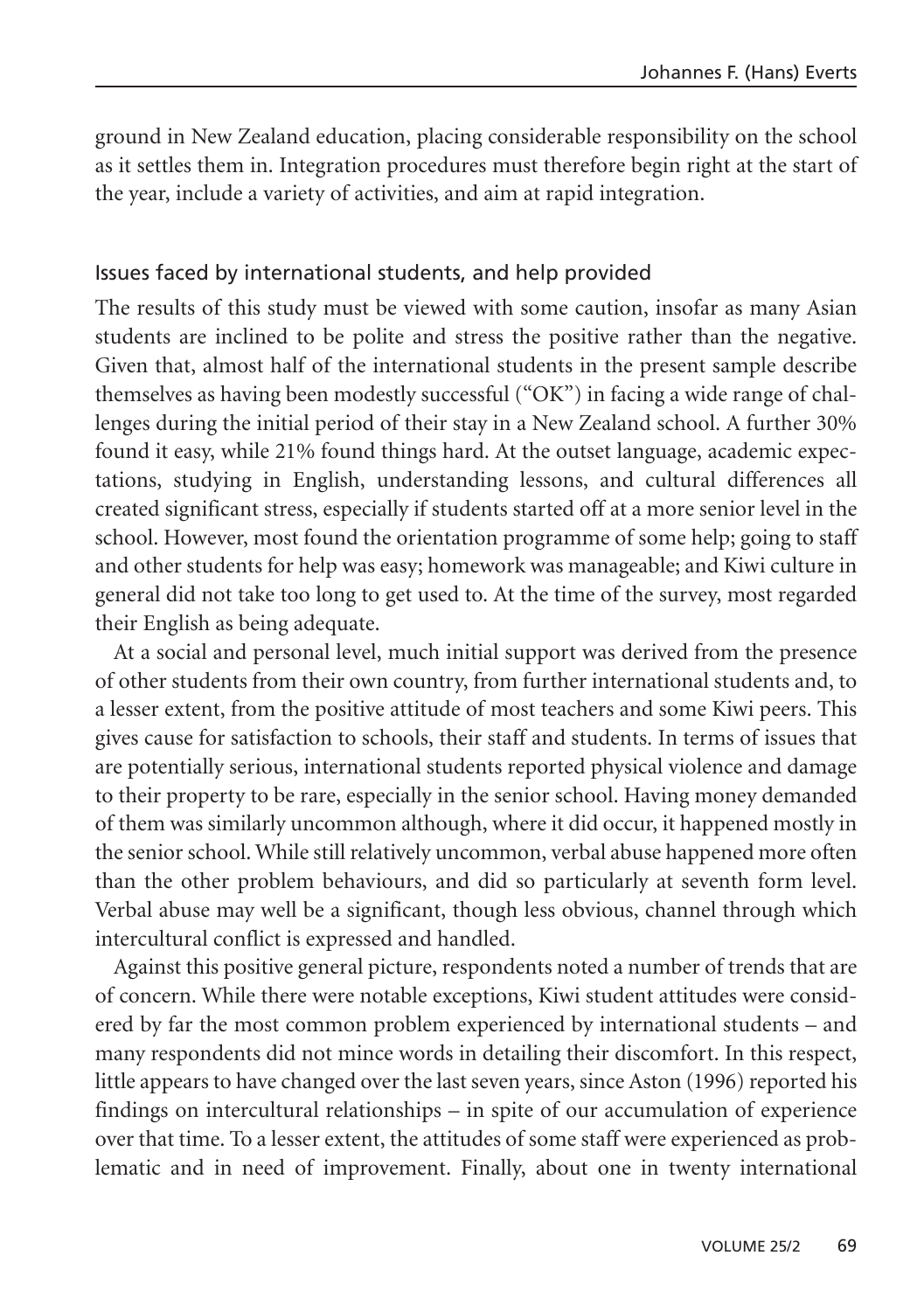students experienced severe problems with studying in English, understanding lessons, overcoming homesickness, and getting on with Kiwi peers. Little reference was made by respondents to the availability or helpfulness of more specialised forms of help in such instances.

Putting these findings together, then, can it be said that schools provide adequately for the pastoral needs of international students? Clearly not, especially if schools aspire to providing more than a minimal level of such care during the initial critical stage of a student's sojourn in their school – which coincides with the importance of developing good peer relationships during this phase of adolescence. Seventy percent of respondents are, at best, modestly successful in coping with the many challenges they face during that period. When asked to evaluate what schools have done to help them cope, respondents provide considerably more suggestions on how school provisions could be improved than they have points of commendation for help received (338 versus 286 responses). The traditional reluctance of Asian students to express negative opinions, together with the number of students who did not answer either of these questions, reinforces the strength of this point.

In summary, the findings of this survey indicate that international students have strong feelings about the need for schools to improve their provisions for pastoral care and academic integration. Three areas stand out for them. Most prominently, they seek an improvement in the attitude of many Kiwi students, and in particular their recognition of and respect for cultural differences. Beyond this, they note the need for support for some teachers in helping them overcome attitude problems. Finally, while not directly within the scope of this study, respondents suggest that schools improve their orientation programme for international students, modify their academic expectations, and enhance their provisions for language training or support.

#### Implications for the development of pastoral care provisions

Much of what the results of this study indicate highlights the importance of preventive activities, in particular during the initial weeks and months of an international student's sojourn in the new school. Appropriate pastoral care and peer support during that time can prevent the development of more serious behavioural problems – like bullying or physical violence between culturally different groups of students. Early and effective pastoral care can also prevent the development of more severe emotional problems (such as anxiety, withdrawal, or depression) in those students who have identified themselves as at risk during this early settling-in phase. Such pastoral care is something for which the school as a system must take responsibility, and is something that requires contributions from both staff and students. There are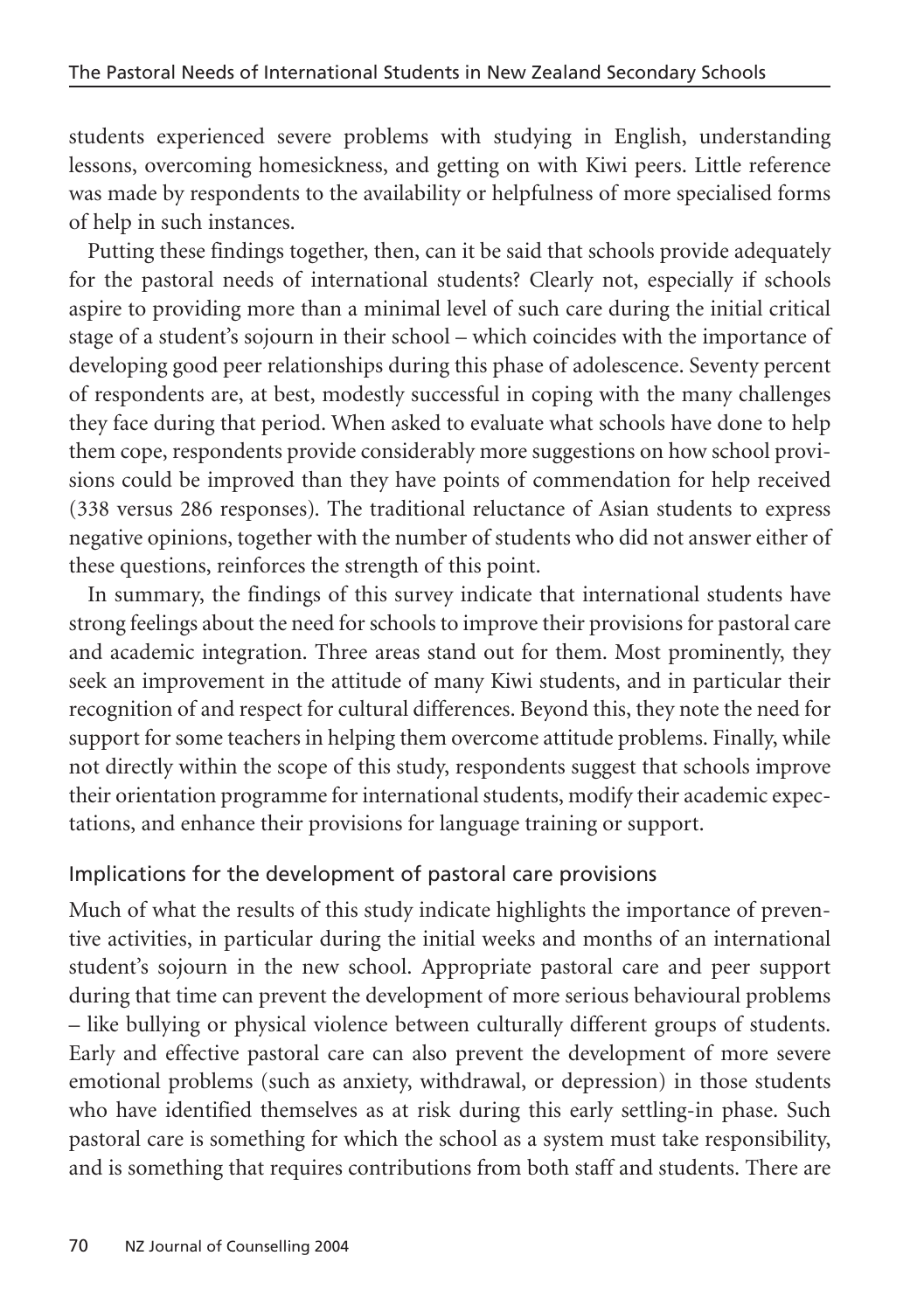three themes that have emerged from the results of our survey, and which need to run through such preventive work – information, inclusion, and integrity.

*Information* is needed about each other's cultures and customs, as the foundation of positive relationships. This is relevant for students, staff, and members of each school's wider community. In addition, accurate information about how international, migrant and local students experience each other is necessary if a school's pastoral care programme is to be targeted appropriately. The information obtained from our study's international students is part of what can be included in a programme that aims to make all parties understand each other. We have not, however, surveyed Kiwi students or staff on their perceptions of the relationship between international students and locals; this is obviously necessary for us to complete the picture.

The second theme is concerned with developing programmes and activities that facilitate *inclusion* rather than distance and exclusion. International students (and new immigrant ones, for that matter) clearly wish to be included further in the normal peer group, to have more good personal friends among the locals, to be accepted on the same basis as anyone else, and to feel more at home here. This is enhanced by the normal priority placed on peer relationships by adolescents. The "OK" (i.e. modestly adequate) relationship between international and Kiwi students at first arrival sits alongside the uncomfortable observation that Kiwi student attitudes are seen as the second most difficult issue encountered by international students. While others from the international student's own country, and international students from elsewhere, are seen as the most powerfully immediate sources of support, Kiwi peers should also be drawn in as soon as practicable. The best way to shape a positive attitude towards new international arrivals in Kiwi students is through direct and constructive involvement in shared peer group activities – a finding that is strongly reinforced by research on peer support (Everts, 2002) and the inclusion of international students (Ward, 2001).

The third theme to emerge from this survey concerns *integrity* – the sincerity, the commitment, and the consistency with which integration activities are undertaken. There is much that is highly commendable in what respondents note in this survey about the integrity that a proportion of staff, peers and homestay families bring to their work with international students. Yet in each case there are reports about inadequacies in the school's personnel and provisions that detract from its positive achievements. Some specific staff members, some specific homestay families, and some specific local peer groups need to be better informed about international students, and supported in developing more positive integration activities with them.

The Peer Support programme offers a ready-made, proven and cost-effective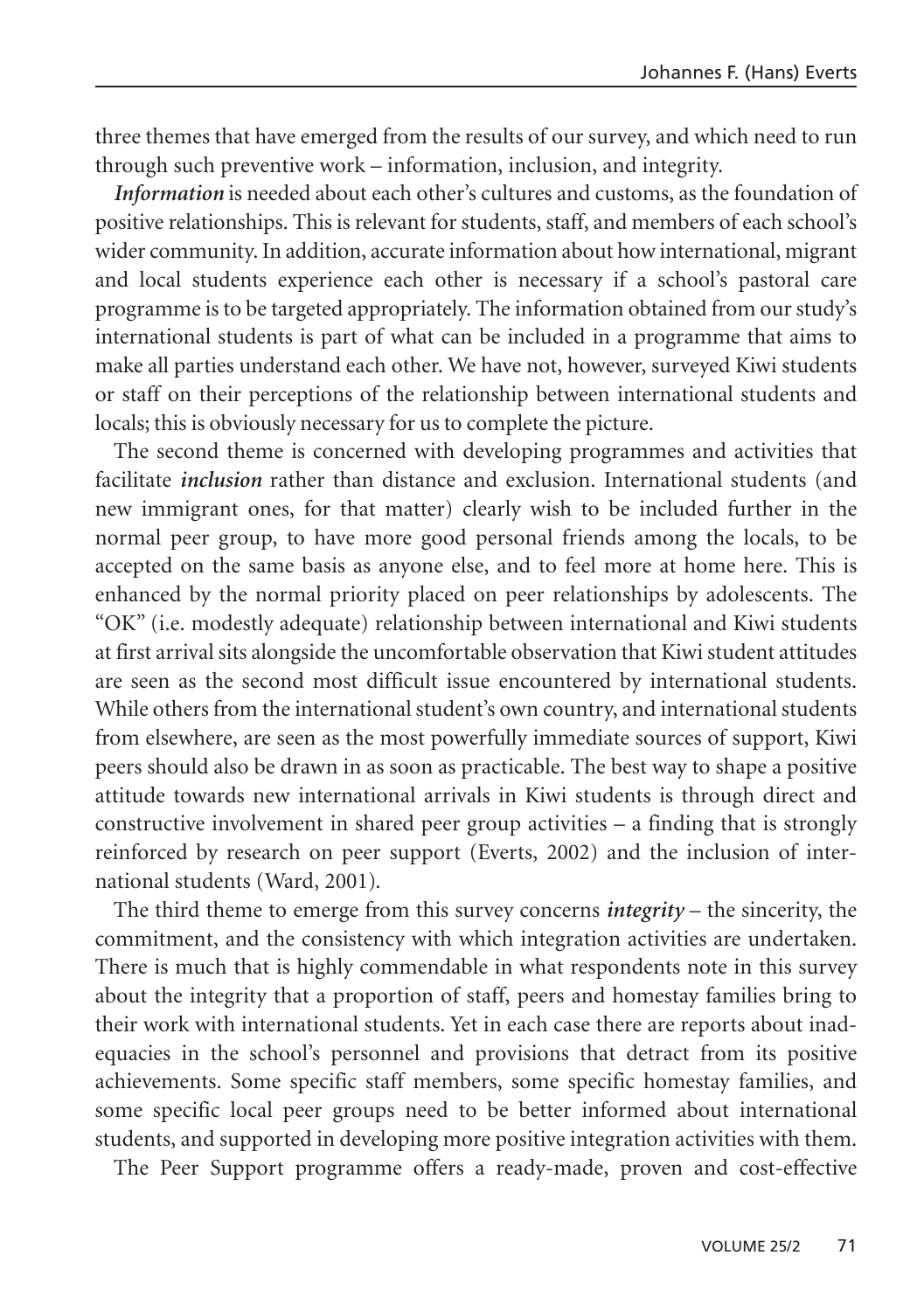framework for welcoming new arrivals into the school, and has operated strongly in most New Zealand high schools over a number of years. It, and associated activities, have the potential to make a major contribution to the pastoral care of international students. However, as indicated in our evaluation of the Peer Support programme (Everts, 2003), it needs to be extended in its content and organisation if it is to meet the needs of international and recently arrived immigrant students. These concerns are discussed further in that study, which constitutes a follow-through of the issues raised in the present study.

# **Conclusions and recommendations**

This study of some 400 international students provides a picture of the initial personal settlement experience of such students at secondary school. On average, they regard themselves as having been modestly successful in coping with the challenges involved. In the process, they received support from other overseas-born students, from most teachers and from some local students. More serious behavioural problems were relatively uncommon. The most difficult issue faced by international students remains the perceived attitude of local peers and, to a lesser extent, of staff. These findings suggest that, formal structures and regulations aside, there has been no significant improvement over the last seven or more years in the effectiveness with which international students are integrated into the community of their local peers. This is disappointing and worrisome. The caring and helpfulness shown by many staff and some local students is gratifying, but not enough. The current reported absence of more serious behavioural problems is a relief, but again not enough. The modest success in coping with settlement by international students is hardly reason for celebration.

As they have over the years, and in other countries, international students want a change in attitude from their local peers and from some staff. They want recognition of and respect for cultural differences. Above all, they want to be accepted members of the local peer community, like any other adolescent. Put together, there is a need to make significant improvements in school-based pastoral care provisions for international students in terms of the information made available, integration activities utilised, and the integrity with which these activities are carried out. The means whereby these goals can be achieved are clear, as noted by Colleen Ward (2001). They are also close at hand, as investigated in the article on the Peer Support programme (Everts, 2003). What is needed is for specific programmes and activities to be put into operation judiciously by caring and skilled locals, both adult and peer. There is no better time for this than now.